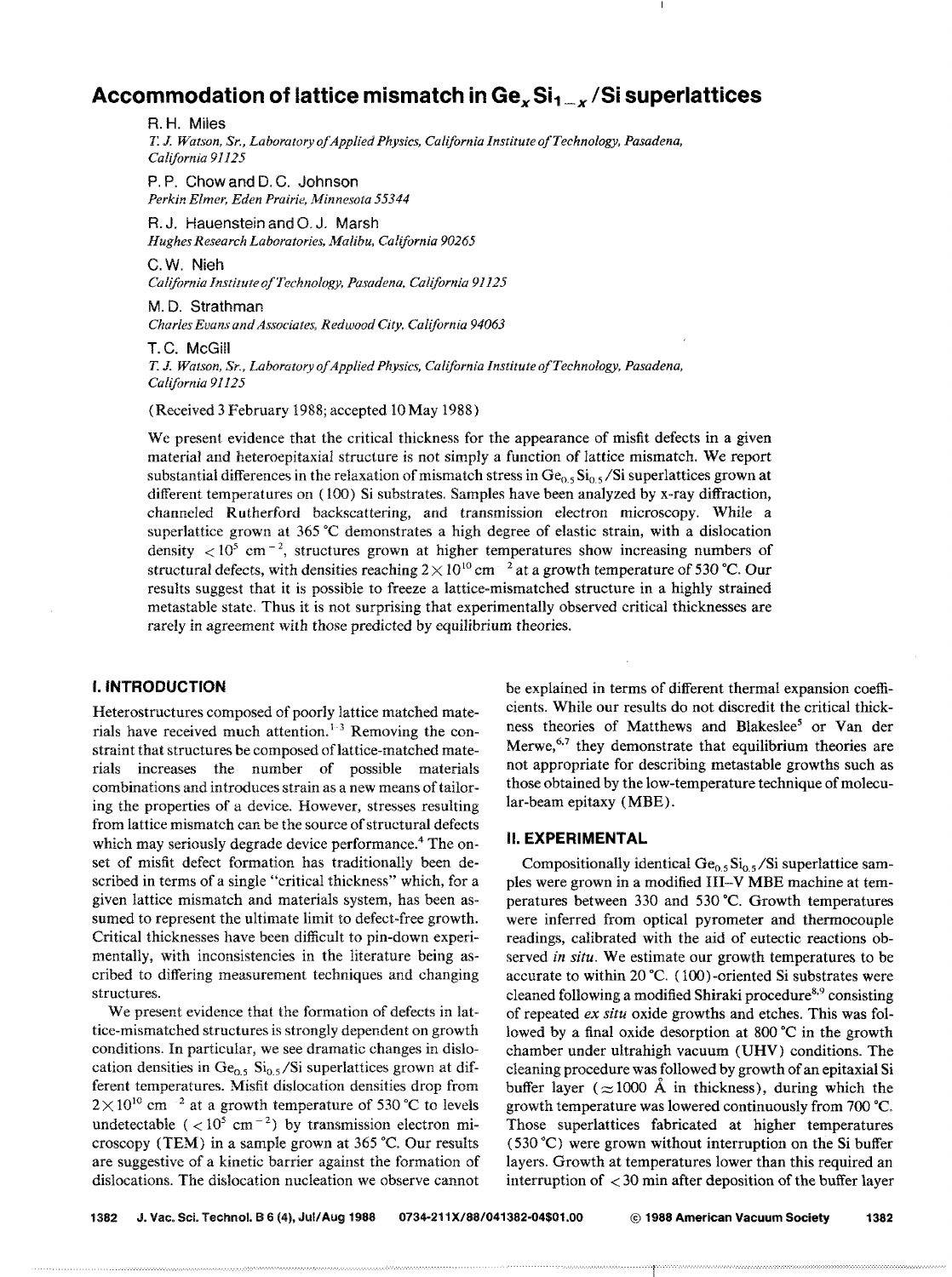to allow the substrate to cool further. The superlattice layers were grown by codeposition of Si and Ge at feedback-stabilized deposition rates of  $1 \text{ Å/s}$ , independent of the growth temperature.

*In situ* reflection high-energy electron diffraction (RHEED) patterns showed that the growth changes from amorphous to single-crystal at a temperature of  $300$  °C. TEM confirms the single-crystal nature of our superlattices. We did not observe any polycrystalline growth. Previous work had suggested "amorphous or disordered growth" <sup>10</sup> at  $400^{\circ}$ C under certain circumstances and poor channeling yields under others. We saw no evidence of either of these in our films. The reason for this discrepancy is not clear at this point although it should be noted that the substrate cleaning procedure used here is substantially different from the sputter and anneal technique used in the previous study.<sup>10</sup> Discrepancies such as these highlight the difficulties associated with comparisons of data taken from different sources. It is clear that a mechanism affecting the crystallinity of a sample will play a significant role in determining defect densities in a structure. Thus, while data exist for  $Ge_xSi_{1-x}$  critical thicknesses at growth temperatures of 750 °C<sup>11</sup> and at 550 °C,<sup>12</sup> it is not clear that these data are directly comparable. Our work represents an attempt to isolate effects due to changing growth temperatures by keeping all other parameters and cleaning procedures constant

Superlattice characteristics are listed in Table I. Four samples were grown with identical layer thicknesses, compositions, and numbers of superlattice periods. Growth temperature alone was varied between these samples. Two other superlattices (SL29 and SL37) were grown, at temperatures of 330 and 530 °C. Although the defect densities observed in these samples are consistent with results obtained from the other four samples, the different number of periods makes it impossible to conclusively isolate growth temperature as the cause of observed differences. X-ray diffraction measurements have confirmed the superlattice periods to be within  $\pm$  5 Å of the quoted values. Rutherford backscattering spectroscopy (RBS) shows a random variation in Ge content of  $<$  5% from intended fractions.

Defect densities in the superlattices have been inferred from x-ray diffraction, channeled RBS, and TEM. 13 As illustrated in Fig. 1, x-ray diffraction reveals that superlattices grown at low temperatures accommodate lattice mismatch through elastic strain. The figure compares experimental  $\theta$  /2 $\theta$  diffraction with the spectrum calculated for a singleperiod coherently strained superlattice. The experimental

TABLE I.  $Ge_{0.5}Si_{0.5}/Si$  superlattice sample characteristics.

| Sample | Layer thicknesses<br>$(Ge_{0.5}Si_{0.5}/Si)$ (Å) | Periods | Growth temperature<br>(°C) |
|--------|--------------------------------------------------|---------|----------------------------|
| SL 78  | 65/65                                            | 36      | 365                        |
| SL 71  | 65/65                                            | 36      | 390                        |
| SL 77  | 65/65                                            | 36      | 450                        |
| SL 72  | 65/65                                            | 36      | 530                        |
| ST 29  | 70/70                                            | 34      | 330                        |
| SL 37  | 70/70                                            | 50      | 530                        |



FtG. 1.  $\theta$  /2 $\theta$  x-ray diffraction spectra for Ge<sub>x</sub>Si<sub>1</sub>. <sub>x</sub>/Si superlattices grown at 330 'C and 530 'C. Theoretical ( ---) spectra for diffraction from a single coherently strained superlattice period are included for comparison. Measured and calculated spectra are in good agreement for the sample grown at 330 °C. Experimental  $(-)$  x-ray diffraction is in poor agreement with theory at the higher growth temperature, indicating a high density of misfit dislocations in this sample.

diffraction consists of several narrow peaks modulated by broad envelopes. The positions of the narrow peaks yield the period of the superlattice, while the growth-direction lattice constants within the structure are inferred from the broad envelopes modulating these peaks.<sup>14</sup> The elastic strain within the superlattices can be determined by comparing the experimental peak heights with those expected from the broad envelopes calculated under the assumption of a coherently strained structure. While the agreement is excellent for sample SL29, grown at 330 °C, the  $Ge_{0.5}Si_{0.5}$  (400)-like peaks are shifted towards those of Si in sample SL37, grown at 530  $^{\circ}$ C. While it is not possible to extract information as to the nature and density of the defects in SL37 from x-ray diffraction alone, it is clear that the sample is far from perfect. Growth at a higher temperature results in a substantial relaxation of stresses, whereas lattice mismatch appears to be accommodated largely elastically at lower temperatures.

Further structural information has been gathered from channeled RBS with an incident 2.275 MeV  ${}^{4}He^{2+}$  beam aligned with the (100) growth direction. As illustrated in Fig. 2, the backscattered yield drops sharply as the growth temperature is lowered to  $365^{\circ}$ C. The rapid rise in counts behind the Si surface peak (at  $\approx$  1.25 MeV) for the samples grown at 450 and 530  $^{\circ}$ C shows that these superlattices have many structural defects. Sample SL71, grown at 390 °C, shows no great increase in backscattering yield until the interface with the Si buffer layer ( $\approx$ 1.05 MeV). The counts rise dramatically at this point, however, indicating a great number of defects near this first superlattice interface. Superlattice SL78, grown at 365 °C, is unique in showing a lowbackscattering yield throughout the film. The structure grown at 330 °C, although observed through x-ray diffraction to be highly strained, shows very poor channeling, indicative of a high number of defects incapable of relieving stresses due to lattice mismatch.

Several superlattices have been examined through cross-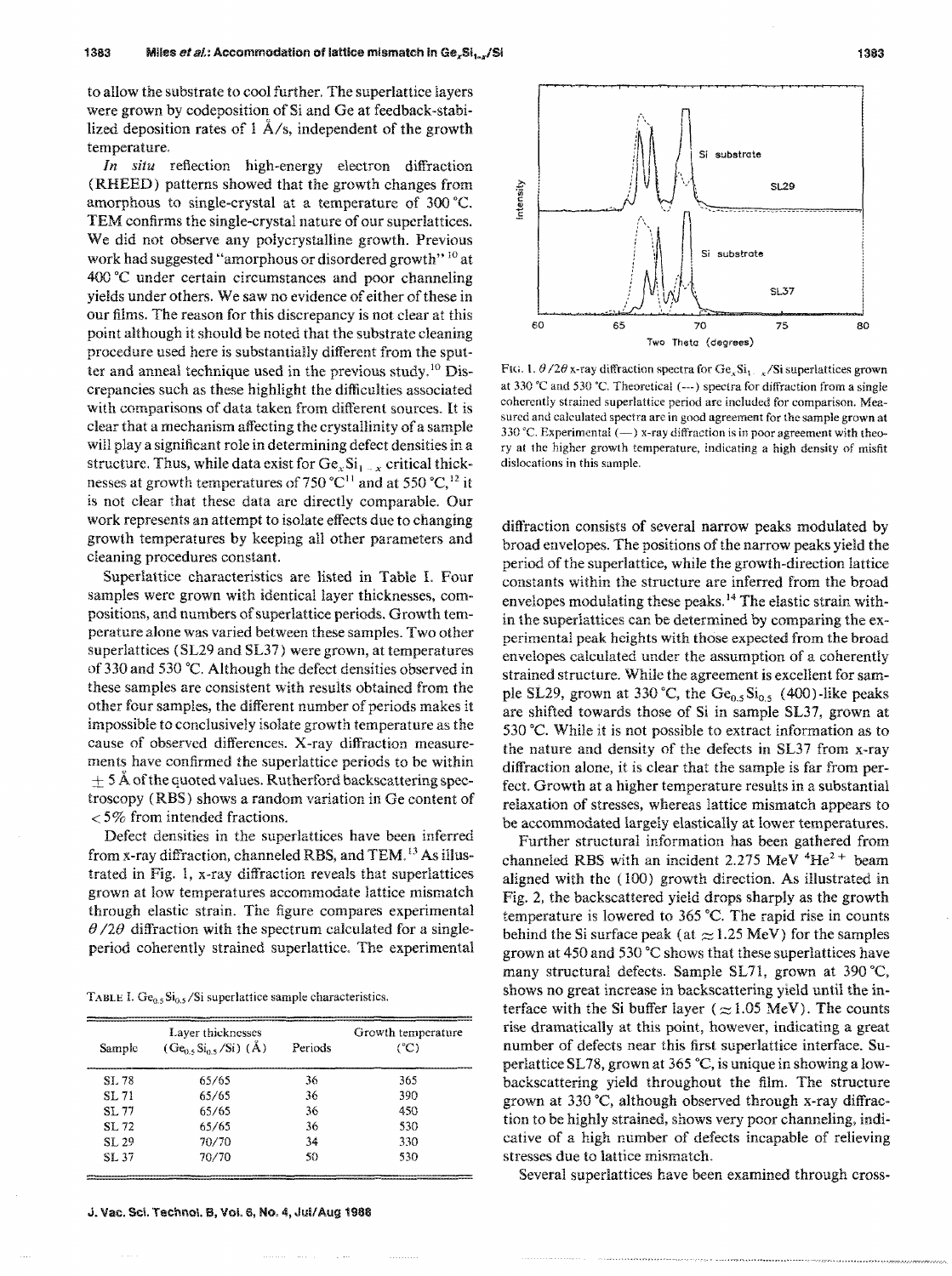

FIG. 2. Channeled Rutherford backscattering spectra (solid curves) for superlattice samples grown at temperatures between 330 and 530 °C. Spectra were accumulated at  $168^{\circ}$  with respect to the incident 2.275 MeV  $^4\mathrm{He^2}$   $^+$ beam, which was aligned with the [100] growth axis. Backscattered yield below the Si surface peak (around 1.25 MeV) rises substantially as the growth temperature is increased, indicating a growing density of structural defects. An unchanneled RBS spectrum for sample SL72 (dashed curve) is shown for comparison. The spectra are plotted on the same scale but are displaced vertically for clarity.

sectional and plan-view TEM to identify the types and densities of defects within the structures. Figure 3 shows a planview bright-field image taken from SL37, grown at 530 °C. A network of misfit -accommodating dislocations is clearly visible, at a density of  $\sim 2 \times 10^{10}$  cm<sup>-2</sup>. Etching away the tophalf of the superlattice had no significant effect on the dislocation density, which is consistent with the suggestion from channeling and from previous studies<sup> $14$ </sup> that misfit defects are often confined to the first superlattice interfaces. Planview studies of SL78, grown at 365 °C, revealed no such network of misfit dislocations, nor any appreciable number of threading dislocations. Considering the area examined, the misfit dislocation density in this sample is  $\langle 10^5 \text{ cm}^{-2} \rangle$ . Plan-view TEM of sample SL29, grown at 330 °C, also revealed no network of misfit dislocations but showed poor surface morphology. A cross-sectional micrograph taken from this superlattice is shown in Fig. 4. Although the sample appears to be single-crystal, a large number of dislocations thread through the superlattice. In addition, while the first superlattice layers appear to be quite planar, the morphology degrades higher in the superlattice, resulting in a poor top surface. This sample is unique in showing a high density of threading dislocations.

## Ill. DISCUSSION

The experimental results can be summarized as follows. We observe single-crystal growth above 300 °C. Superlattice SL29, grown at 330 °C, accommodates lattice mismatch primarily through elastic strain. This sample displays a high number of threading dislocations, however. The structure grown at  $365 \text{ °C}$  (SL78) shows excellent surface morphology and a defect density too iow to be detected by TEM  $(< 10<sup>5</sup>$  cm<sup>-2</sup>). As the growth temperature is increased to 530  $^{\circ}$ C the superlattices display monotonically increasing densities of structural defects, with misfit dislocation densities reaching  $2 \times 10^{10}$  cm<sup>-2</sup> for SL37, grown at 530 °C.

Our results clearly demonstrate that the appearance of misfit dislocations is strongly dependent on growth conditions. The nature of this temperature-driven process is not clear at present. Mismatched thermal expansion coefficients cannot explain the changes we observe. Differences in thermal expansion coefficients<sup>15</sup> stress samples at 530 °C by an additional 0.03% compared to those at 330 °C. As the lattice mismatch for Ge grown on Si is  $4.2\%$ , this temperature effect is equivalent to a change in Ge fraction of  $\langle 1\% \rangle$  (i.e., consideration of thermal expansion coefficients suggests that a superlattice at 530 °C will be under less stress than a superlattice with a 1% greater Ge fraction at 330 °C). Thus,



FIG. 3. Plan-view TEM image of sample SL37, grown at 530 °C, showing a network of misfit dislocations lying near the Si buffer-layer/superlattice interface. The dislocation density is  $\sim$  2  $\times$  10<sup>10</sup> cm<sup>-2</sup>.

J. Vac. Sci. Technol. B, Vol. 6, No. 4, Jul/Aug 1988



FIG. 4. Cross-sectional TEM micrograph of sample SL29, grown at 330 'C. Although superlattice layers near the Si buffer layer are quite planar, the morphology degrades considerably near the top surface. Note also the high density of threading dislocations.